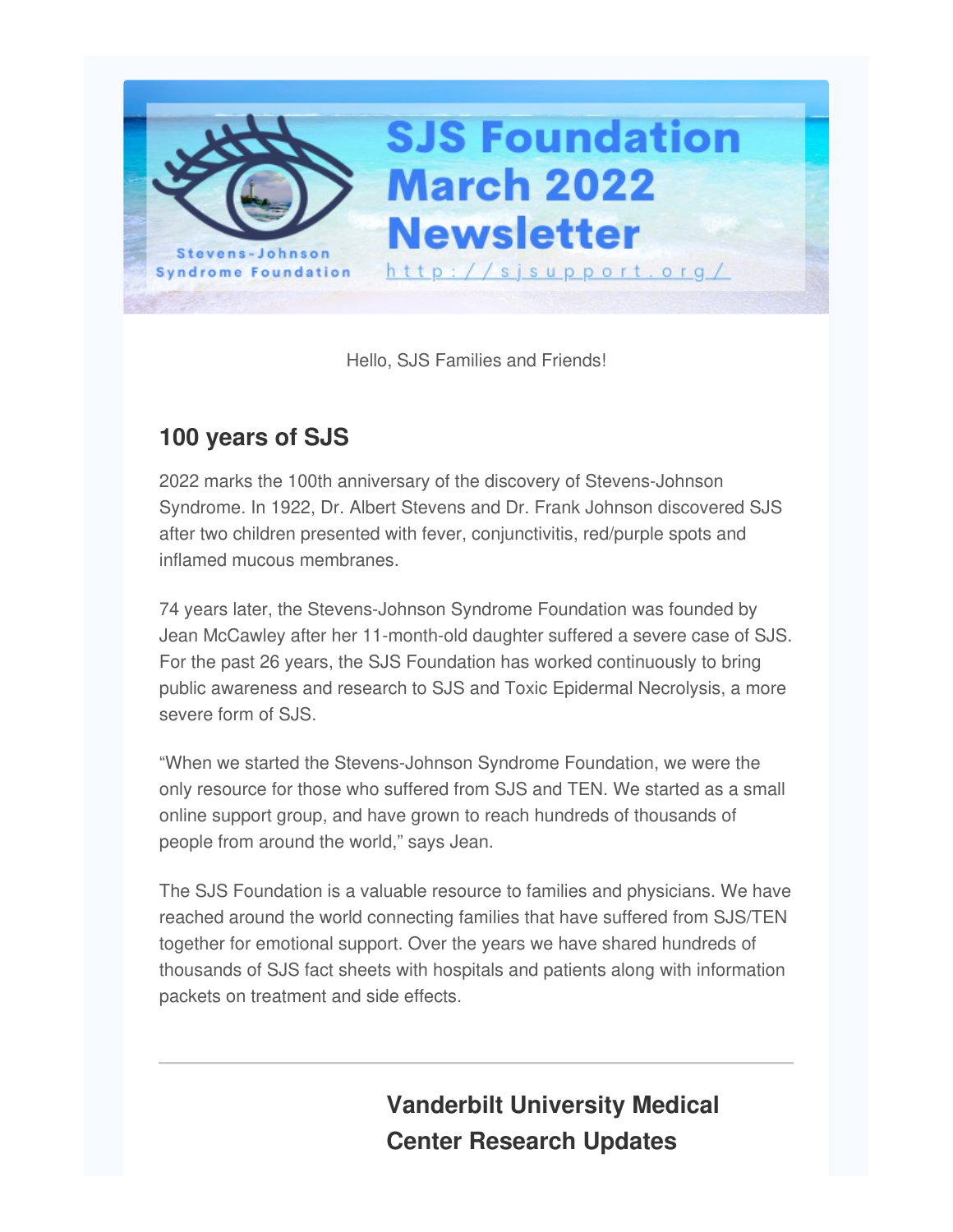

The SJS Foundation is excited to assist Dr. Elizabeth Phillips with Vanderbilt University Medical Center by connecting patients to volunteer for genetic research.

In August 2021, Vanderbilt held avirtual scientific [symposium](https://medsites.vumc.org/centerfordrugsafetyandimmunology/sjsten-2021-meeting) and invited SJS survivors to participate. It was a successful endeavor bringing scientists from around the globe to collaborate.

"I would like to thank all survivors and families that participated in SJSTEN 2021," says Dr. Phillips. "It

is survivors and families like you that are the inspiration and catalysts for past, current and future research and progress."

The SJS Foundation is happy to participate as co-authors on Vanderbilt's white paper which will be published in Frontiers in Medicine, a medical journal. The white paper will feature SJS/TEN community concerns, current research projects and future research projects.

"There is a lot to do but much to look forward to," says Dr. Phillips. "The next year will continue to see SJS/TEN research centered around prediction and prevention, earlier diagnosis, supportive care and treatment and more targeted treatments."

**To learn more about SJS/TEN research through [Vanderbilt,](http://sjsupport.org/?page_id=1997) click here.**

# **SJS Family Spotlight**

Angela Wanpen Anderson was born on March 17, 1993, to Paul and Wanpen Anderson in Urbana, Illinois. Her mother struggled with infertility for 14 years but was able to conceive two children with the help of an infertility procedure called GIFT. Her son Timothy was born three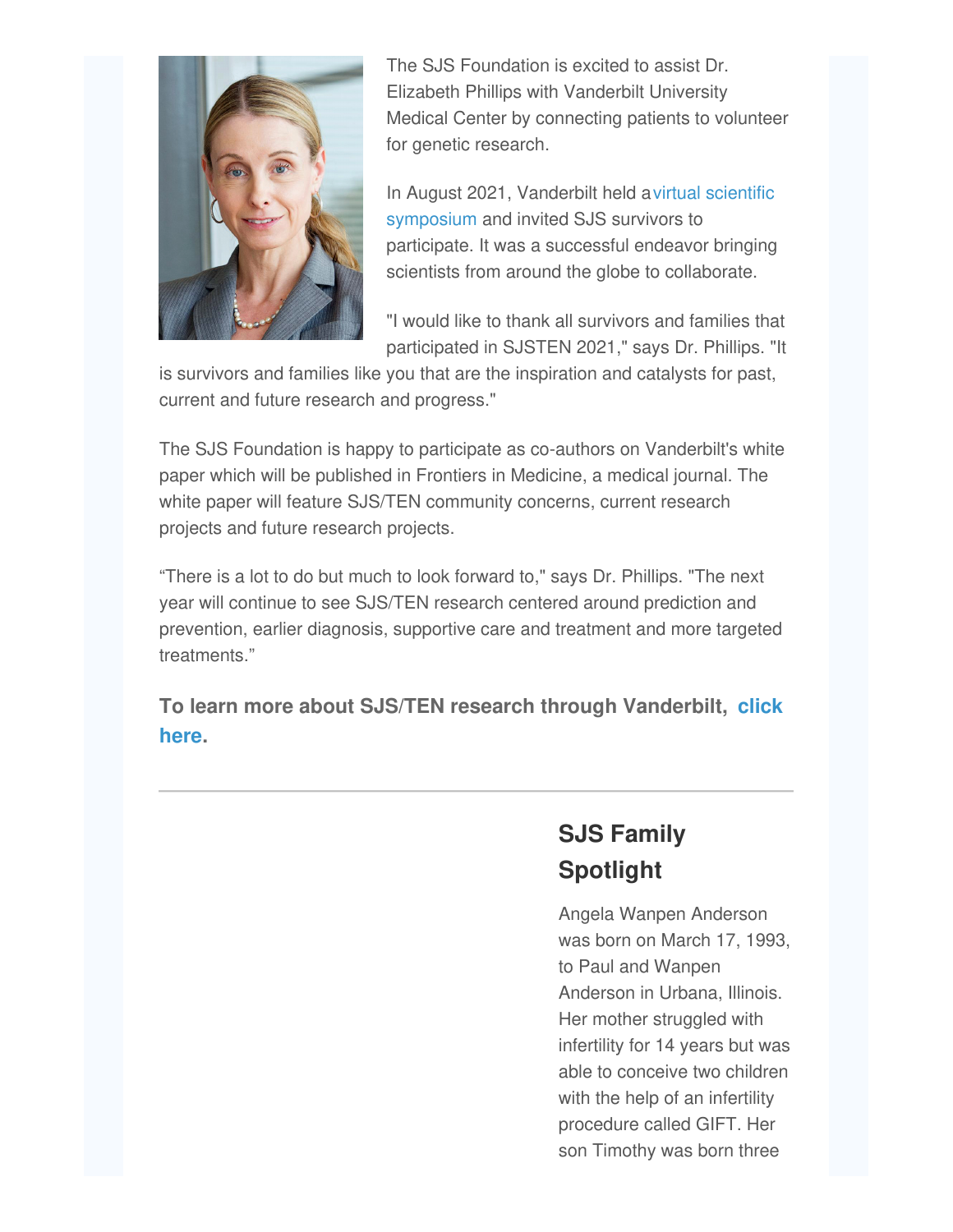

years before Angela in 1990.

Angela was a shy but bright child, dedicated to her education, with a passion for music. As she grew older, she came out of her shell and became the life of the party. Angela became a kind, caring young woman who emitted sunshine anywhere she went. There wasn't a place Angela went, where people didn't know and love her.

On Christmas Eve, 2015, Angela presented with an eye infection and flu-like symptoms at Carle Hospital in Illinois. Unfortunately, Angela was not diagnosed in time and didn't receive the proper treatment. Angela passed away on December 28, 2015, four days after being admitted to the hospital. She is greatly missed by her parents, brother, friends and everyone she met.

Following Angela's death, her parents asked for donations for SJS research in lieu of flowers at her funeral. After Angela's funeral, more donations came pouring in in memory of Angela. Wanpen and Paul desperately searched for someone doing SJS research, and after almost a year, they got in touch with just the right team to complete their search.

"Finally, Dr. Elizabeth Phillips at Vanderbilt University Medical Center answered the call and wanted to start a research project specifically dedicated to SJS/TEN research. Wanpen and I met with her and her team at VUMC and liked what they had to say. By this time a year had passed and we had received even more donations. So, in December of 2016, we donated \$22,000 to the SJS/TEN research fund in memory of Angela Anderson," says Paul.

The Andersons believe, as so many do in our community, that SJS/TEN awareness and research are essential for getting SJS into the public eye. The Andersons hope to one day see a test for earlier identification of SJS, to eliminate the "guesswork out of the diagnosis, so doctors could treat it quickly."

To learn more about Angela's story, [click](http://www.angelawanpenanderson.com/about/) here.

In honor of what would have been Angela's 29th birthday, please donate to the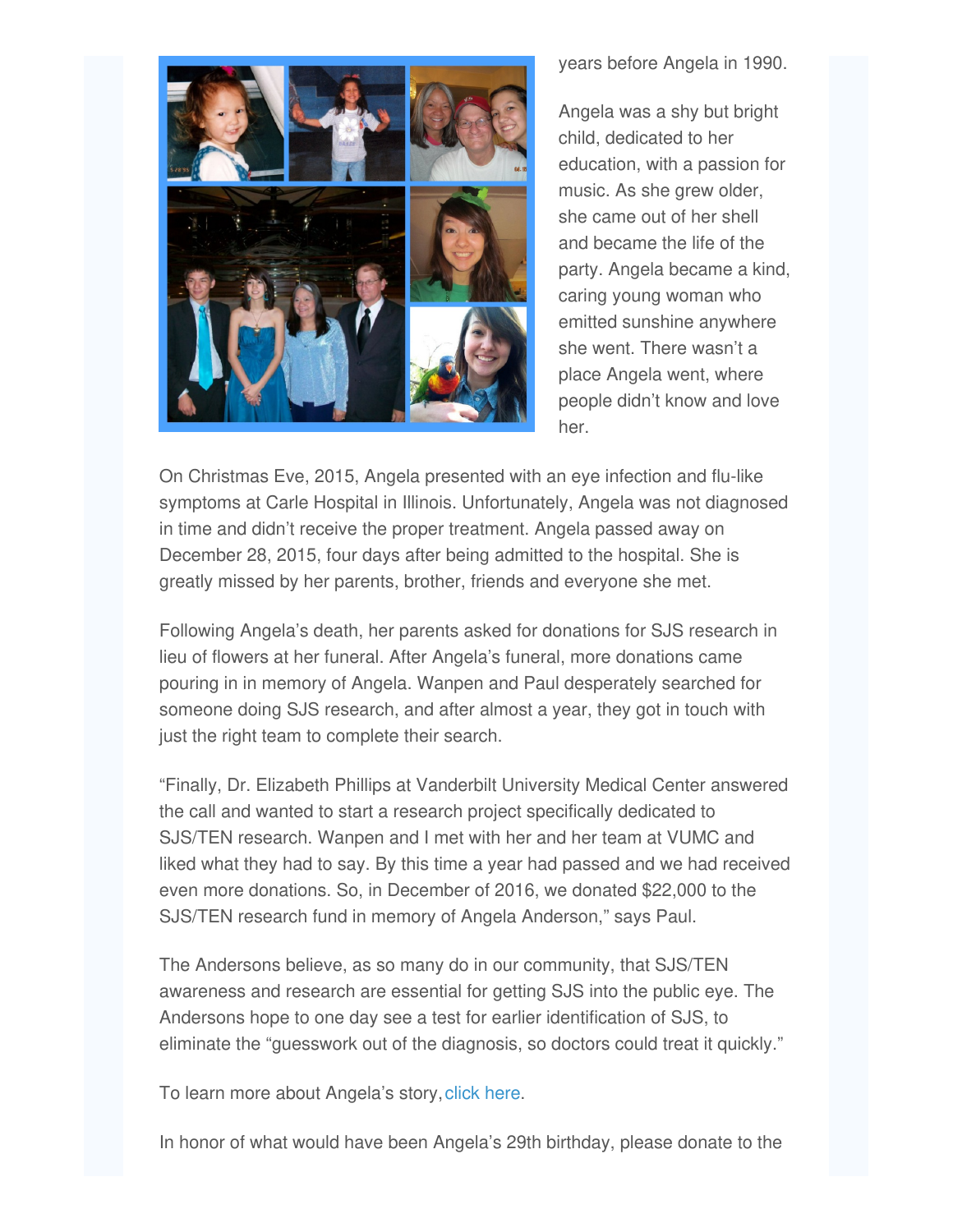

## **10forTEN**

SJS/TEN survivor, Louis Chaix, is rollerblading across America from Los Angeles to New York City to raise awareness of Stevens-Johnson Syndrome and Toxic Epidermal Necrolysis. Louis had suffered from TEN when he was six years old and had over 80% of his body burned.

18 years after having TEN, Louis decided he wanted to raise awareness and funds for SJS/TEN. He reached out to Jean McCawley, Founder of the SJS Foundation, who got him in contact with Vanderbilt University Medical Center.

Louis and VUMC have collaborated on his campaign for raising SJS/TEN awareness. He is asking for \$10 donations for TEN awareness.

"My mission is to inspire and give hope to people. Through the 10forTEN expedition, we are trying to build a very strong community in order to Give Hope One Stride at a Time," says Louis.

To learn more about 10forTen or to donate[,click](https://give.vanderbilthealth.org/campaign/10forten/c359866) here.

## **Company News**

We have been hard at work updating our website! Some notable features include a new web design, new logo, accessibility features and a language selection tool.

To check out our website, visit [Stevens-Johnson](http://sjsupport.org/) Syndrome Foundation.

#### **Online Support Group Meetings**

We hope you can join us for our monthly online support group meetings on the last Saturday of each month from 8 p.m. - 9 p.m. EST. Please visit our [Facebook](https://www.facebook.com/sjsupport) Page to access our Zoom meeting link.